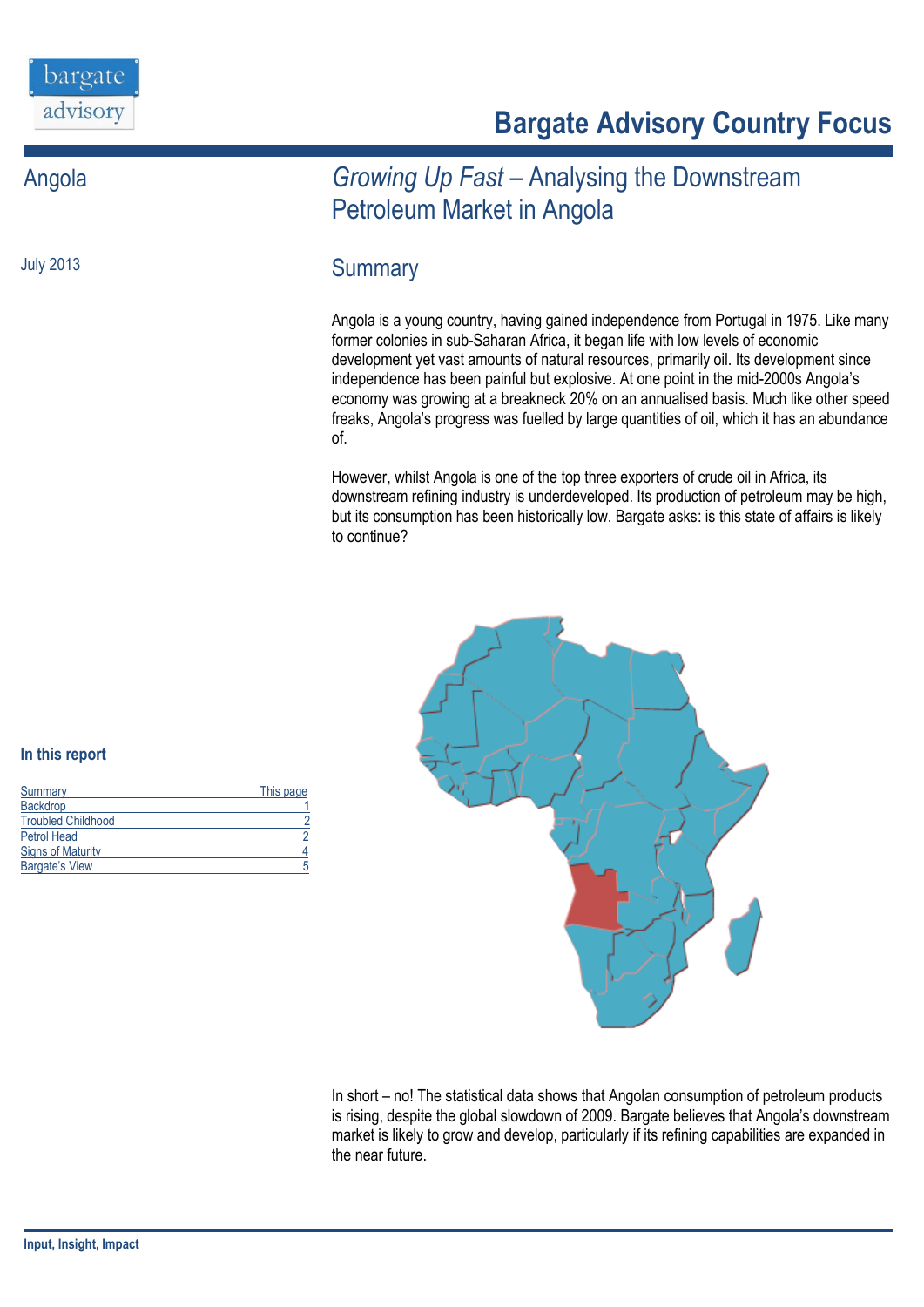

Population: 19.6 million GDP (current prices, 2012 est.): US\$118.7bn



(Source: IMF; 2012 onwards estimated)



#### **Analysing Angola's Downstream Petroleum Market**

### **Backdrop**

One could say that Angola is a rare example of an oil industry with a country attached to it, rather than the other way around! The oil industry dominates the Angolan economy, making up 40-50% of GDP as of 2011. However, there is evidence from the World Bank that both the manufacturing and financial sectors, though small, are growing quickly. Since its infancy Angola has relied on the quick and easy growth it could squeeze out of its oil wells. However the finite nature of petroleum and the heap of well documented negative impact of an economy's over-reliance on petroleum revenues mean that an evolution in Angola's economy will have to happen at some point.

#### Why are we doing this?

The aim of this report is to assess if the downstream petroleum market in Angola is a growth market or not. In 2012, Angola's recoverable reserves of petroleum were estimated as being 13.5 billion barrels, or 21 years of current production. There is therefore no gainsaying that Angola needs to diversify its economy, both to ensure further growth should the oil run out, but also to insulate itself from any negative commodity price shocks.

#### What's our plan of attack analysis?

The plan is to first analyse the effects of Angola's long civil war (1975-2002) on the country. Then, we will look at its economic performance since the end of the civil war, with particular attention to the upstream oil industry. Finally we will assess the downstream oil industry and judge whether it is likely to develop in the near future.

#### A bit of a disclaimer

While we are confident that our analysis is based on internally consistent parameters, our views are based entirely on the data we have independently sourced and verified where necessary.

#### **Did you know?**

Angola accounts for over 40% of Portuguese wine exports and the market is growing at 16.8%. In 2012 Angola bought more than 680,000 hectolitres of wine from Portugal – not all of it for use in mass! [http://www.macauhub.com.mo/en/2013](http://www.macauhub.com.mo/en/2013/07/03/angola-accounts-for-over-40-pct-of-portuguese-wine-exports/) [/07/03/angola-accounts-for-over-40-pct](http://www.macauhub.com.mo/en/2013/07/03/angola-accounts-for-over-40-pct-of-portuguese-wine-exports/)[of-portuguese-wine-exports/](http://www.macauhub.com.mo/en/2013/07/03/angola-accounts-for-over-40-pct-of-portuguese-wine-exports/)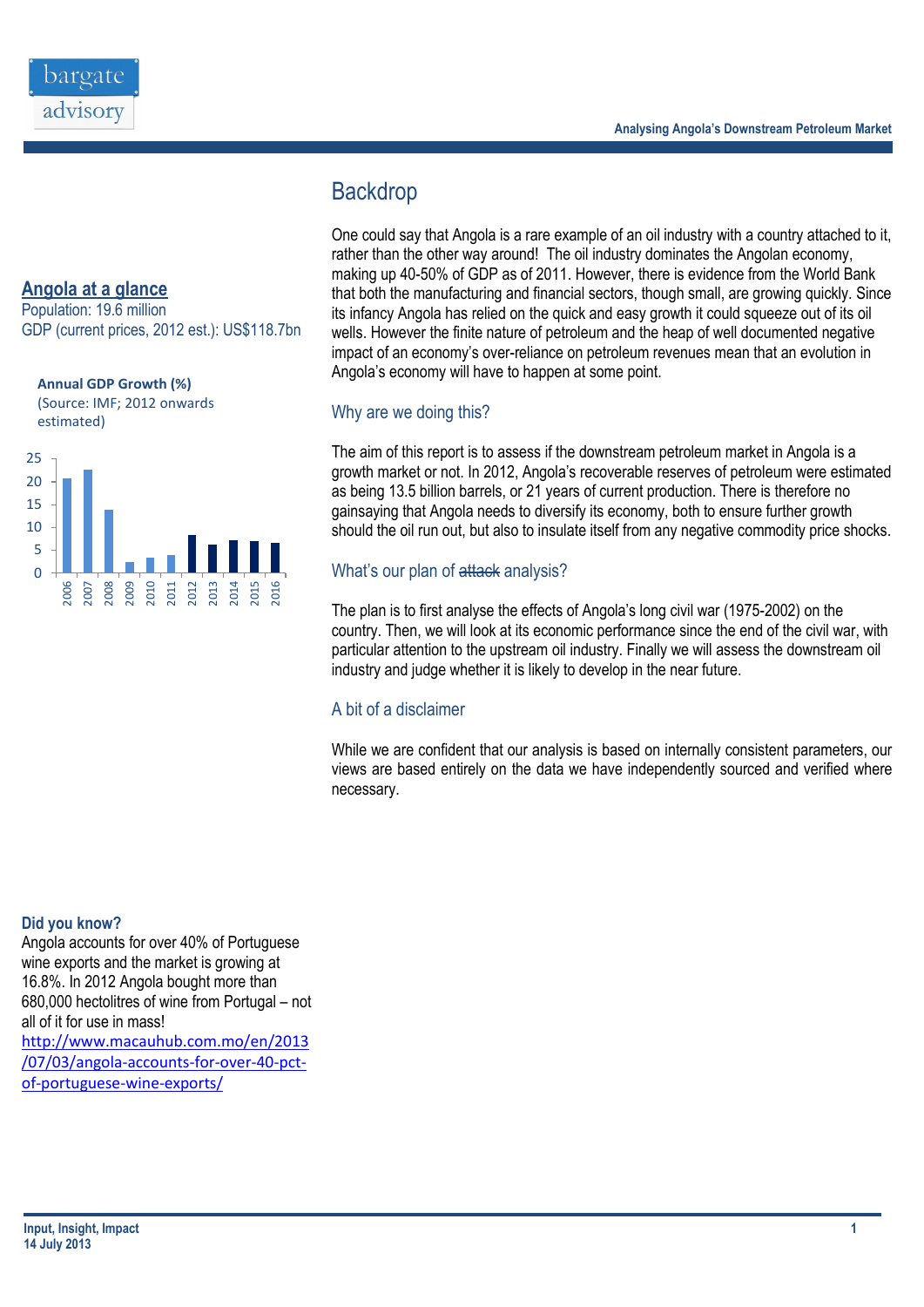

## Difficult Childhood

Angola's first 30 years were turbulent, to say the least. The civil war between the People's Movement for the Liberation of Angola (MPLA) and the National Union for the Total Independence of Angola (UNITA) claimed between 500,000 and 1.5m lives with many millions more displaced or maimed. During the war the median age of the population fell from 19.4 years in 1950 to 16.7 years in 1980. Despite this, the population continued to grow over the period.



The war left deep scars on both the people and the country. Millions of landmines are still spread over farmlands, roads and even in residential areas. Land mine injuries account for

The war also meant that economic development was held back. According to the UN, 58% of the population lives below the poverty line. The destruction of agricultural land is believed to be the main cause of this disturbing statistic. However, despite such grim data, there is reason to believe Angola is making up for lost time by speeding ahead with economic growth since 2002.

#### In the space of ten years (2002-2012) Angolan GDP has more than quintupled.

The Angolan Civil War has held the country back. However it has made immense strides

since 2002.



### Petrol Head

One look at the GDP figures, both absolute and growth, tell you that Angola has experienced a frenetic boom in the last decade or so. In the space of ten years (2002- 2012) GDP has more than quintupled. Since 2002 Angola's economy has averaged growth of around 11% per annum – most of this was fuelled (pun intended) by oil exports.



20% of medical operations performed within the entire country every year.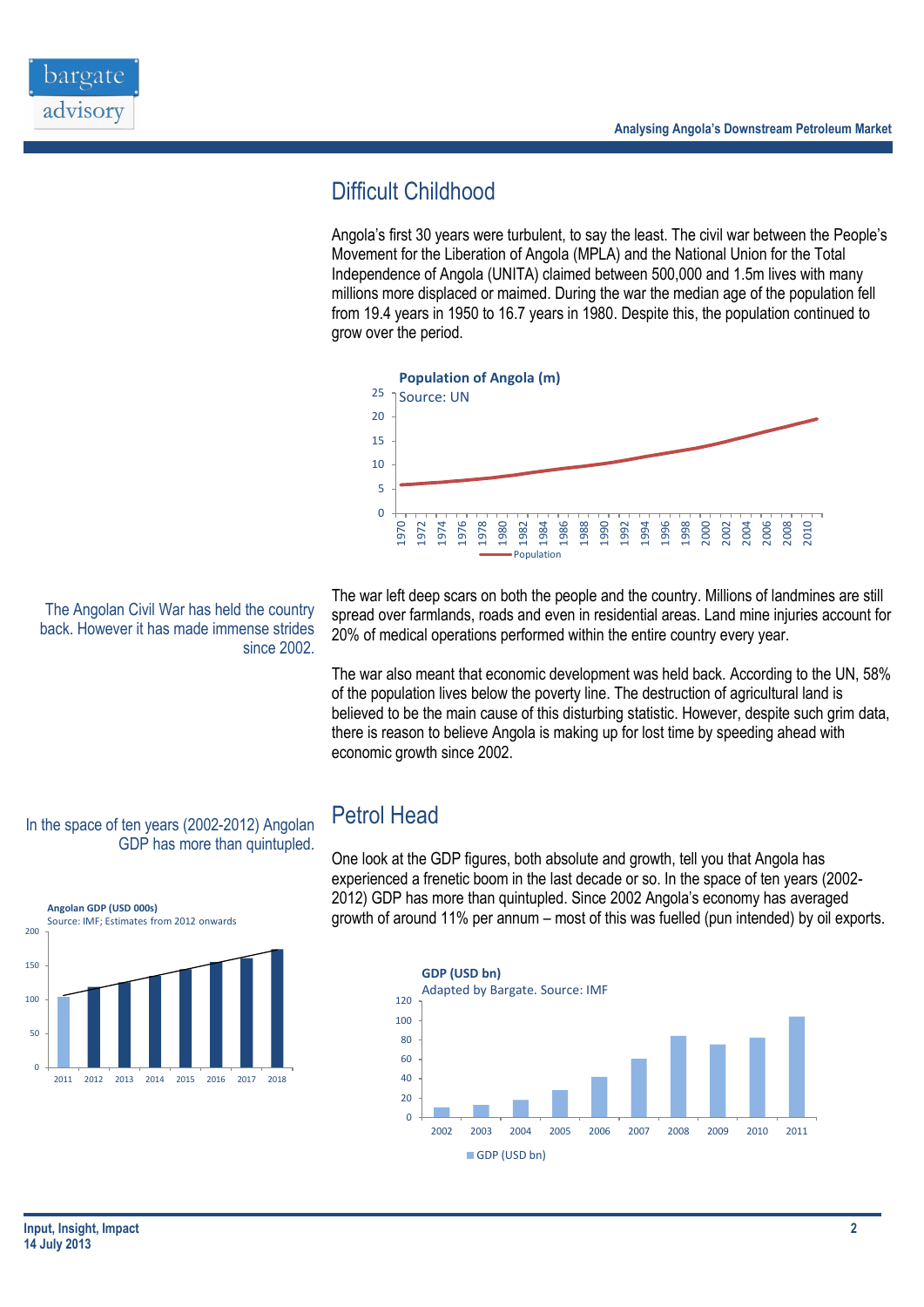

#### **How does Angolan oil production compare with the rest of Africa?**



More than 90% of all oil produced in Angola is exported, mainly to China and North America. According to the US Energy Information Agency, oil exports accounted for over 98% of Angolan government revenues. In 2012 oil production averaged 1.871mb/d, up from less than 1.6mb/d in 2011.

The Angolan oil industry is overseen by Sonangol, a state run oil company created in 1976 as the sole concessionaire in all oil and gas exploration in Angola. All foreign companies operating in the Angolan oil industry had historically done so under joint venture operations with Sonangol. However, since the enactment of the Petroleum Activities Law (2004) these have increasingly been replaced by production-sharing agreements (PSAs).



Having taken a hit in 2009-10, the value of oil exports is predicted to stabilise at around \$65bn over the next few years. Despite the recent hullaballoo about shale gas killing off the market for oil, the IMF believes the value of Angolan exports will hold up, mostly due to increased demand from India and China.

However, despite being an oil producing country, Angola has only one small refinery located in Luanda. The refinery, built in 1955, historically only had the oil processing capacity of 39,000 b/d (although this is being increased to full capacity, which is 65,000 b/d in 2012). Because of its shortage of processing power, Angola annually imports about US\$ 250 million of oil derivatives – despite being the third largest oil producer in Sub-Saharan Africa.

Among developing nations, Angola has comparatively low rates of fuel subsidies. In August 2010, Luanda partially removed subsidies on gasoline and diesel - in line with an [IMF](http://financial-dictionary.thefreedictionary.com/IMF) demand for market [deregulation](http://financial-dictionary.thefreedictionary.com/deregulation) and for Sonangol to be freed of its quasigovernment functions, which included providing subsidised fuel prices. Angola appears committed to freer markets, which is encouraging.

Angolan Oil Exports are expected to maintain their value into the near future

> Limited processing capacity means that downstream petroleum market is underdeveloped

> > .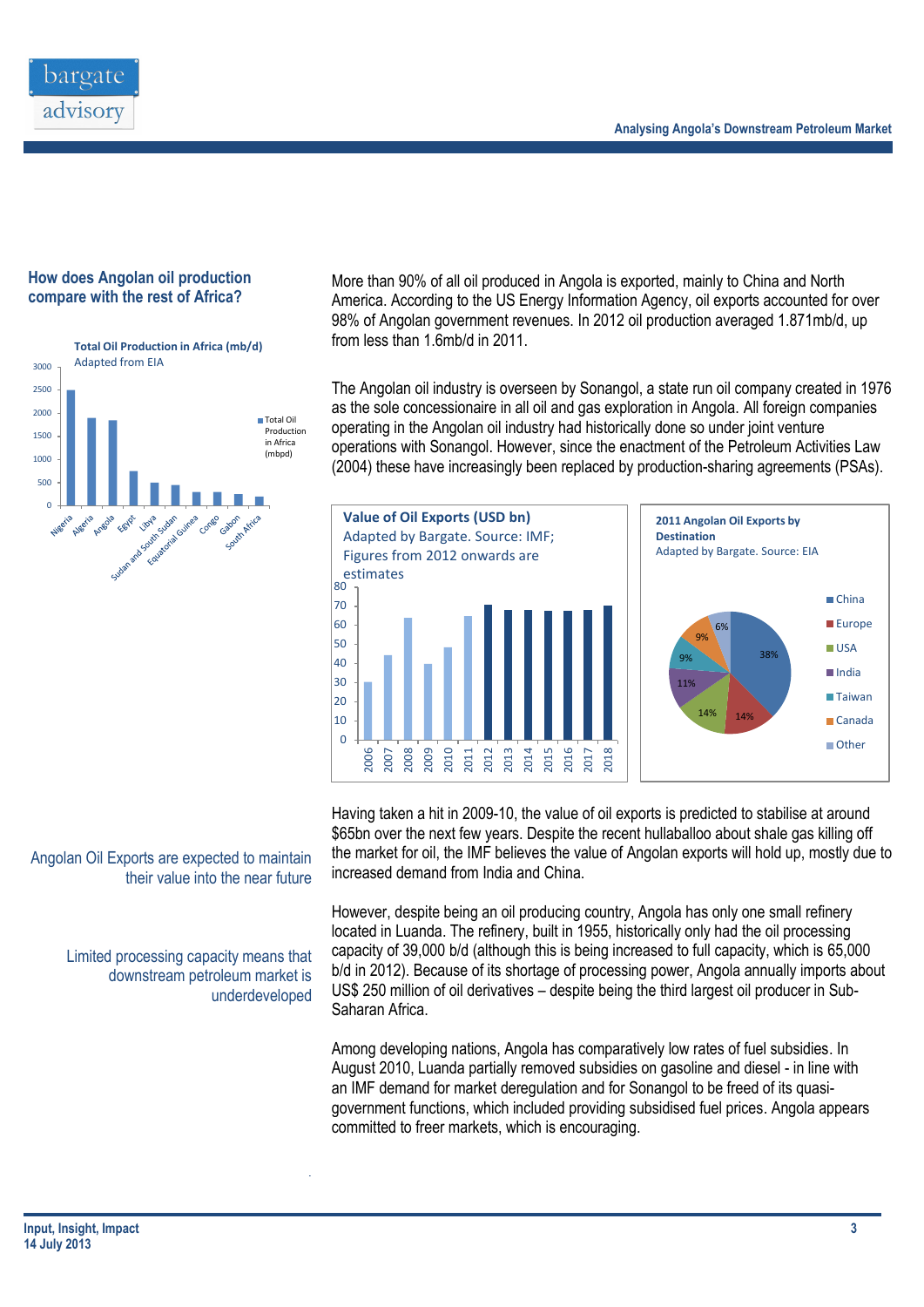

Signs of Maturity

Signs that Angola's consumption of petroleum is increasing as the country gets richer

#### **Total Crude Oil Consumption (2011):** 79,430 b/d (Source: CIA World Factbook)



Crude Oil Consumption ('000 bpd)

Increasing consumption of LPG and other petroleum products – shifting away from kerosene

New Investment in refinery capabilities

Recent economic data has suggested that Angola is shifting away from just producing petroleum towards producing and consuming it. Domestic oil consumption in 2012 was 85,000 b/d, with a strong upward trend. In terms of development, increasing fuel consumption is the economic equivalent of hairs on the chin and a broken voice! Overall, the data suggests that Angola is becoming a more developed economy. Economic growth is predicted to slow from its hair-raising average of 10-11% from 2002-2009 to a more leisurely 5-6%.

Angola's consumption of both crude oil and refined products is increasing, albeit from a low base. There has been a recent shift away from consumption of kerosene towards consumption of LPG and other kinds of petroleum products. However, most of the energy consumed in Angola is from solid biomass rather than from petroleum. The statistical evidence suggests that Angola is moving towards greater consumption and fewer exports. This diversification and maturation of the economy is likely to result in moderately fast but stable rates of growth in the next decade or so.

As we can see form the chart below from the US Energy Information Agency, Angolans are consuming more petroleum-based products than ever before. It shows an overall upward market trend.



To meet the national demand, Sonangol has now started the construction of a new and modern refinery, Sonaref, with the objective of having complete integration of oil production and refining activities. The new refinery is set to open at Luanda in 2015 and is expected to have a crude distillation capacity of approximately 200,000 b/d. Angola has taken the mature decision to start producing more of the refined products it wants. Whether or not it is a commercially sound decision remains to be tested by Bargate. We are confident that it would be fun finding out.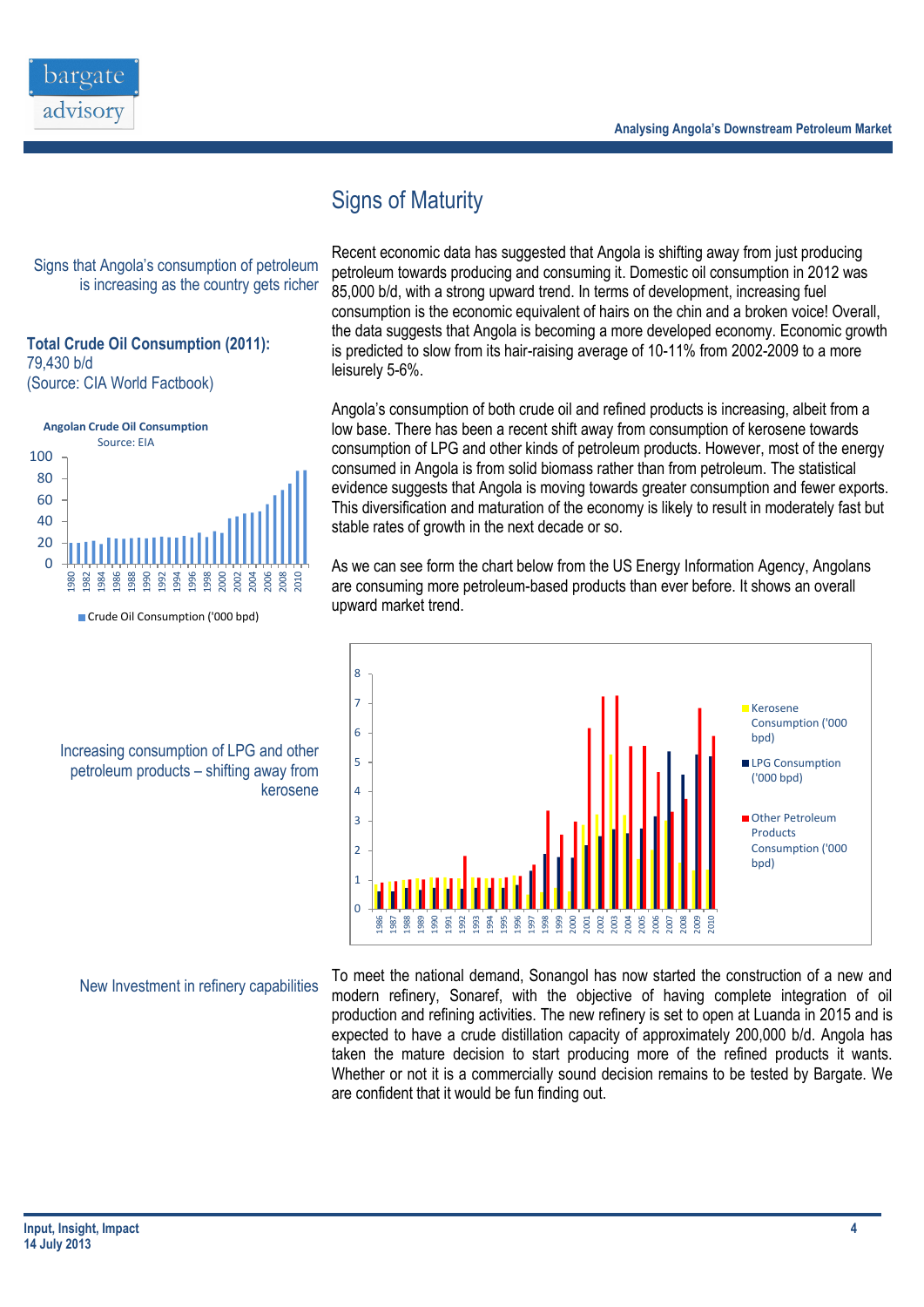

Petroleum currently makes up a minority share of the total energy consumed in Angola

However, the petroleum market remains underdeveloped in Angola. Nearly two-thirds of all energy consumed in Angola comes from solid biomass (i.e. wood). Despite being rich in petroleum, Angolans have hitherto been too poor to enjoy the fruits of their own resources.



Important economic drivers suggest the downstream market is likely to grow in the future

However, there are signs that the downstream market may be a growth market. Positive signs include:

- **Growing Private consumption**: Private consumption grew by 14.7 % in 2012, up from a weaker 1.6 % in 2011. Angolan consumption is set to become a more important driver of growth in the long term.
- **Falling Inflation**: in 2012 the headline inflation rate fell to single figures (9%) for the first time in 20 years and is forecast to stay low. This is likely to increase the spending power of consumers in the future as per capita incomes increase.
- **New Refinery Capacity:** Along with the new refinery at Luanda Sonaref is to expand the capacity of the existing refinery at Luanda to 100,000 b/d and to have an export refinery at Soyo with a capacity of 200,000 b/d. For the latter plant, Sonangol is seeking a qualified IOC to be a partner.
- **Establishment of a Sovereign Wealth Fund**: the Fundo Soberano de Angola (FSDEA) is designed to maintain macroeconomic stability by insulating the annual budget from volatile oil-revenue inflows. The initial size of the fund will be US\$5 billion, with the funds to be invested both internationally and domestically.
- **Exploitation of Natural Gas**: The planned commencement of LNG production in 2013 could boost growth by 2% annually. Angola's projected LNG production capacity will be 5.2 million tons per year, or 7.2 billion cubic meters of LNG for export - the equivalent of 45 million barrels of oil.

Currently Angola is moving away from the teenage years of economic development – (volatile swings in prices, miraculous growth) towards a more confident, mature economic model.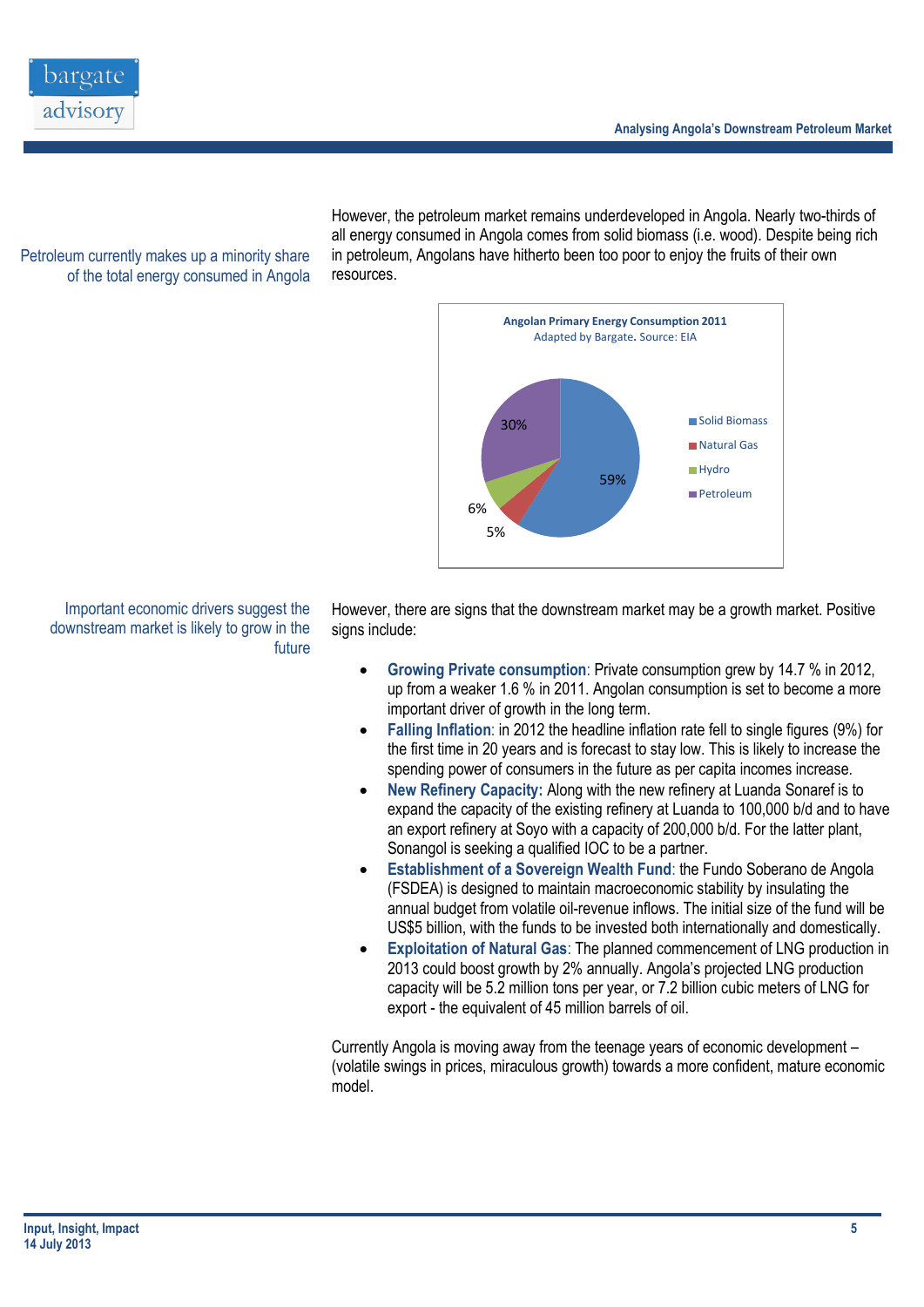

### What is Bargate's View?

Our view is that the downstream oil market in Angola will represent an important growth area in the long term

Bargate's view is that the downstream petroleum market in Angola is expected grow by an annual average of about 7% to 2016. We consider this growth to be conservative. This growth will be driven partly by growing domestic demand for LPG and motor gasoline, which is forecast to remain strong.

Ordinary Angolans may finally be reaping the benefits of the long boom period in the 2000s. They are likely to respond like we all do when our income increases – by buying more cars and driving more!

As a caveat, we cannot guarantee that various market shocks or bad government decisions may wreck this development, but *ceteris paribus* (as economists like to say) Angola's development will continue strongly.

### So, what next?

Bargate is happy to provide a more detailed analysis (including short, medium and long term forecasts) of the domestic market for Angola's downstream petroleum market on request.

For more information, please contact[: reports@bargateadvisory.com](mailto:info@bargateadvisory.com)